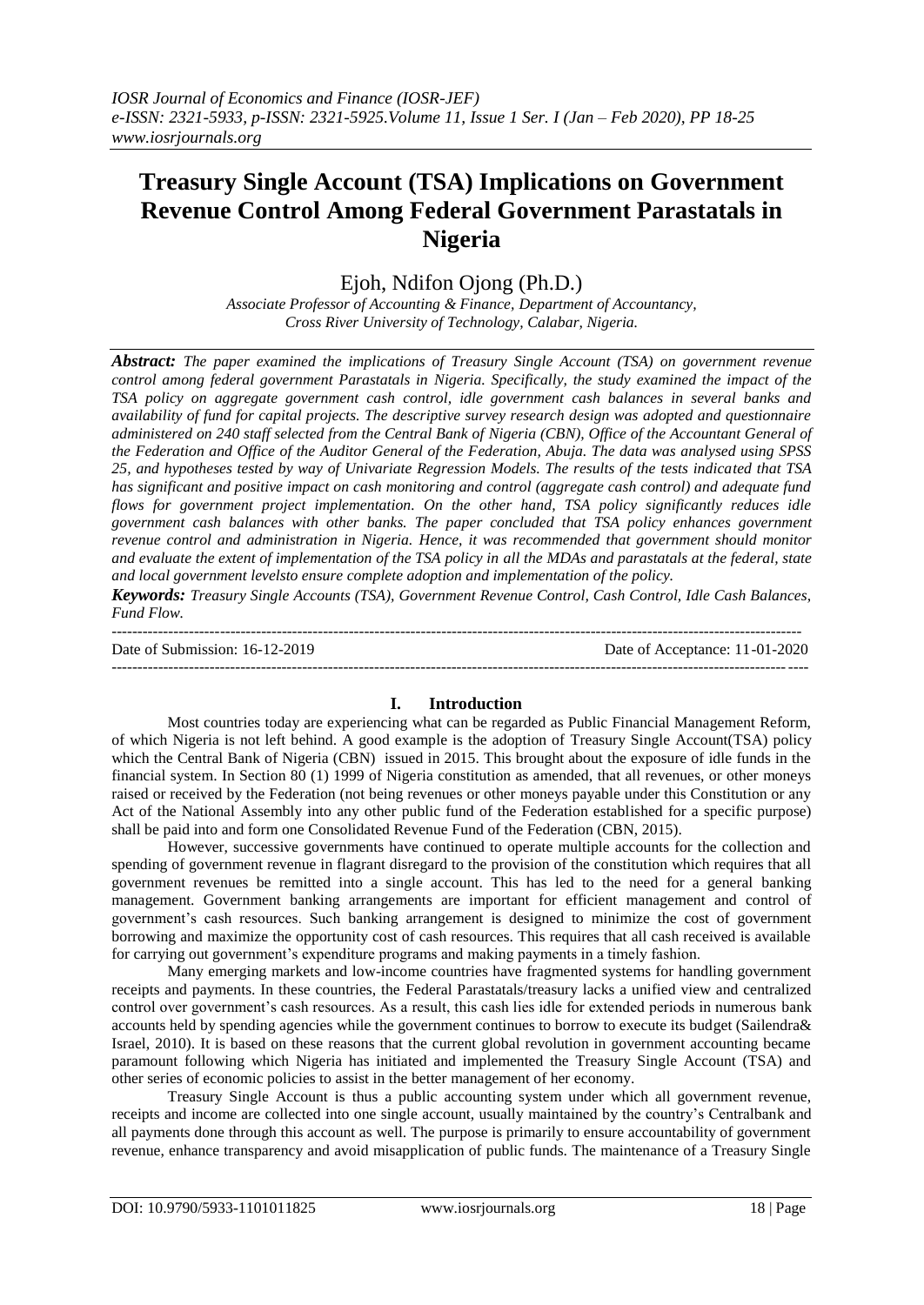Account will help to ensure proper cash management by eliminating idle funds usually left with different commercial banks and in a way enhance reconciliation of revenue collection and payment (Adeolu, 2015).

The understanding that a government lacking effective control over its cash resources can pay for its institutional deficiencies in multiple ways. First, idle cash balances in bank accounts often fail to earn marketrelated remuneration. Second, the government being unaware of these resources, incurs unnecessary borrowing costs on raising funds to cover a perceived cash shortage. Third, idle government cash balances in the commercial banking sector are not idle for the banks themselves, and can be used to extend credit. Draining this extra liquidity through open market operations also imposes costs on the central bank. The establishment of TSA will improve cash management, debt management and control, facilitate better fiscal and monetary policy coordination and significantly reduce the debt servicing cost (Pattanayak&Fainboim, 2010).

Among the key functions of cash management are the monitoring of cash inflows and outflows, access to cash, development of cash flow forecasting, and entry into the financial market. Government cash management is also related to the coordination between treasuries and central banks in terms of analyses and the management of financial risk (liquidity, credit, and operational). Furthermore, the core function of debt management is to ensure that the financing needs and payment obligations of government are met at the lowest cost in the short, medium, and long terms, consistent with prudent risklevels. Many countries associate a secondary objective to the development of the domestic financial market (Uwonda, Okello&Okello, 2013).

Despite the benefits of the implementation of the TSA policy, there seems to be little work done by prior scholarships in Nigeria to empirically x-ray the potency of the policy on government cash and revenue control among federal parastatals in Nigeria. Majority of works done have focused on the effect of TSA on corruption and accountability using Ministries, Departments and Agencies (MDAs) that have no idea of the actual cash coming into the government treasury account. This study therefore, seeks to empirically examine the impact of this policy on revenue control on relevant federal parastatals such as Central Bank of Nigeria (CBN), Office of the Accountant General of the Federation and the Office of Auditor General of the Federation. The objectives of this paper include:

- i. To examine the implications of TSA on effective aggregate control over government cash balances.
- ii. To investigate the role of TSA in minimizing idle government cash balances maintained in several bank accounts.
- iii. To assess the effectiveness of TSA in ensuring adequate fund flow for capital projects

From the foregoing, the study develops three hypotheses:

H1: TSA has positive and significant implications on effective aggregate control over government cash balances.

H2: TSA significantly minimizes idle government cash balances maintained in several bank accounts.

H3: TSA significantly ensures adequate fund flow for capital projects

## **2.1 Theoretical Framework**

## **II. Literature And Theory**

This study is anchored on the accountability theory as propounded by Vance, Lowry and Egget (2013). Accountability is a process in which a person has a potential obligation to explain their action to another party who has right to pass judgement on those actions and to administer potential positive or negative consequences in response to them. According to Vance, Lowry and Egget (2013), accountability theory explains how the perceived need to justify one's behaviours to another party causes one to consider and feel accountable for the process by which decisions and judgement have been reached. In turn, this perceived need to account for a decision-making process and outcome increase the likelihood that one would think deeply and systematically about one's procedural behaviours.

This is linked with accountability to Treasury Single Account as currently put in places by the federal government of Nigeria. Using information and technology to links all the accounts of MDAs to one central account with the Central Bank of Nigeria to achieve accountability called Treasury Single Account. They want to show how accountability theory can be used to bring into full implementation of Treasury Single Account Policy (TSAP). Hence, the Treasury Single Account was established to achieve accountability within the operation of government businesses in the public sector.

## **2.2 Conceptual Framework**

## **2.2.1 Treasury Single Account (TSA)**

Treasury Single Account (TSA) is a process and tool for effective management of government's finances, banking and cash position. In accordance with the name, it pools and unifies all government accounts through a single treasury account (Eze, 2015). Eze argued that, the consolidation into a TSA paves way for the timely capture and payment of all due revenues into government coffers without the intermediation of multiple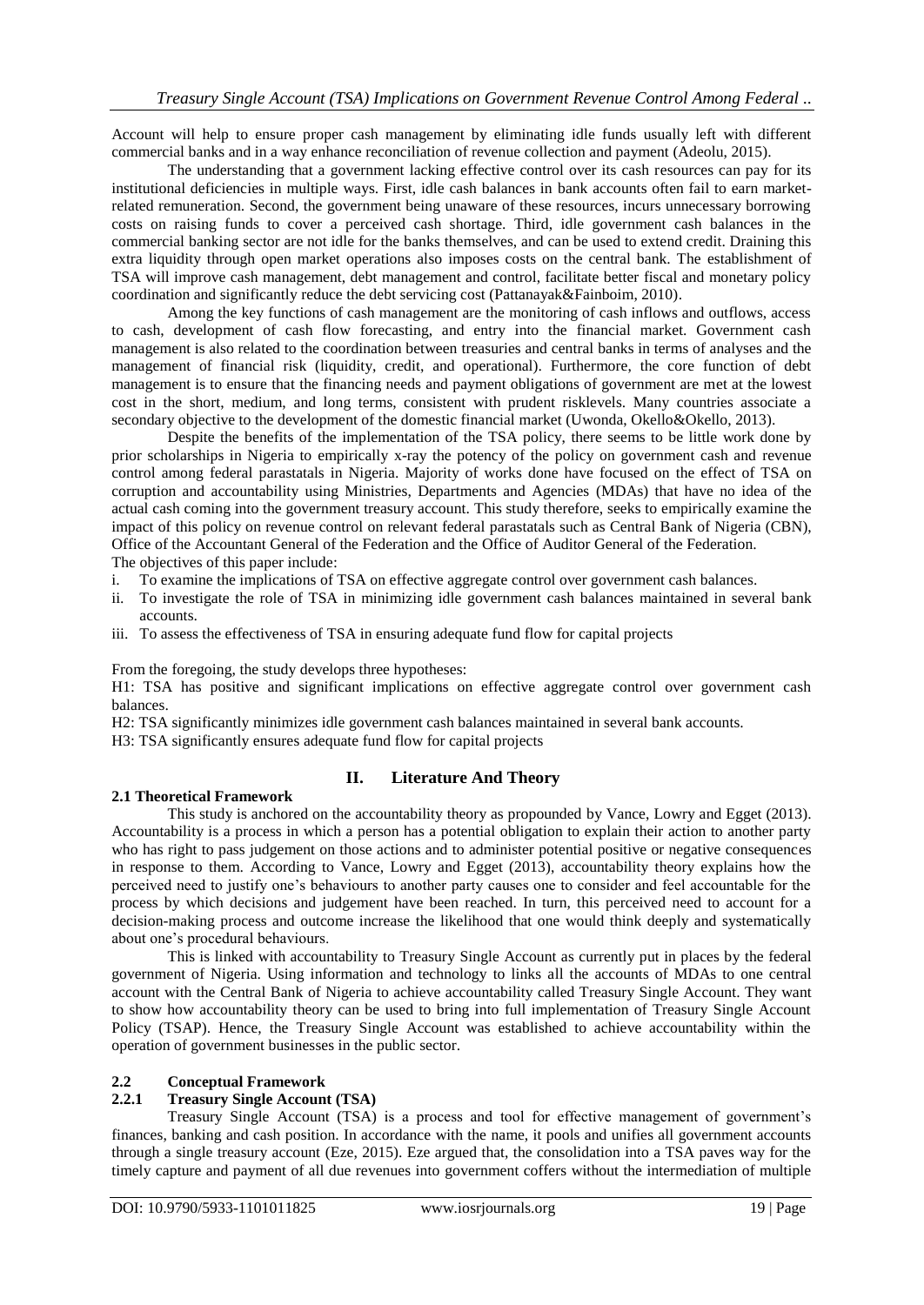banks arrangements. This prevents revenue leakages in terms of revenue loss and mismanagement by operators of all revenue-generating agencies. Chukwu (2015) described Treasury Single Account (TSA) as a network of subsidiary accounts all linked to a main account such that transactions are effected in the subsidiary accounts but closing balances on these subsidiary accounts are transferred to the main account at the end of each business day. With the implementation of the Treasury Single Account, Ministries, Agencies and Departments (MDAs) will maintain their individual accounts with the commercial bank but daily funding of their disbursements are made from the central or main account, which is resident with the Central Bank, just as their closing balances at the end of day are transferred to the main account. According to Chukwu, prior to the implementation of the TSA, government was incurring finance cost on debit balances in some MDA's accounts while it was earning close to nothing on the credit balances of other MDAs. With the TSA, the net balances on all the MDAs accounts will now reside with the Central Bank; hence, the government will avoid incurring interest costs when it has positive net position.

In a similar vein, Yusuf &Chiejina (2015) see Treasury Single Account as a unified structure of government bank account enabling consolidation and optimal utilisation of government cash resources. It is a bank account or a set of linked bank accounts through which the government transacts all its receipts and payments and gets a consolidated view of its cash position at any given time. A TSA therefore is considered a prerequisite for modern cash management and is an effective tool for the federal parastatals/treasury to establish oversight and centralized control over government's cash resources. For Khan & Pessoa (2010), Treasury Single Account can be defined as a unified structure of government bank accounts enabling consolidation and optimum utilization of government cash resources. It separates transaction- level control from overall cash management. In other words, a TSA is a bank account or a set of linked bank accounts through which the government transacts all its receipts and payments and gets a consolidated view of its cash position at the end of each day. This banking arrangement for government transactions is based on the principle of fungibility of all cash irrespective of its end use. In a nutshell, a Treasury Single Account is a public accounting system under which all government revenue, receipts and income are collected into one single account, usually maintained by the country's central bank and all payments done through this account as well. The purpose is primarily to ensure accountability of government revenue, enhance transparency and avoid misapplication of public funds.

A Treasury Single Account is a unified structure of government bank accounts that gives a consolidated view of government cash resources. Based on the principle of unity of cash and the unity of treasury, a Treasury Single Account is a bank account or a set of linked accounts through which the government transacts all its receipts and payments. The principle of unity follows from the fungibility of all cash irrespective of its end use. While it is necessary to distinguish individual cash transactions for control and reporting purposes, this purpose is achieved through the accounting system and not by holding /depositing cash in transaction specific bank accounts. This enables the treasury to delink management of cash from control at a transaction level (Sailendra& Israel, 2010).

## **2.2.2 Public Financial Management**

Public Financial Management (PFM) is concerned with aspects of resource mobilization and expenditure management in the public sector. Sound public financial management is critical to the achievement of the aims of the public sector through its role in improving the quality of public service outcomes; operational and strategic decision making; long term sustainability of public services; building public trust in the performance of the sector; and ensuring the efficient and effective use of public funds (Parry, 2010).

Optimal public financial management would additionally display flexibility that allows the targeted sectors to adjust easily and in the desired manner with the public sector induced changes. Two key objectives that effective public financial management should cover as contained in (Parry, 2010), include:

- i. Aggregate Financial Management: A state normally mobilizes its revenue from natural resources under its control, collection of taxes from the public, borrowings, establishment or sale and privatization of state owned corporations. These resources are then allocated to various public departments in the annual budget according to the priorities that have been identified and agreed upon by the different stakeholders. Public financial management is not only crucial in meeting fiscal aims, monitoring progress against targets and effective utilization of resources, but a sound system can aid the government in setting future priorities and ensuring fiscal sustainability.
- ii. Operational Management: Sound financial management has a direct impact on short and long term decision making, performance measurement, strategic planning and management of public services. Some operational aspects that are directly affected through financial management are described as follows:
- (a.) Treasury Management: Managing financial resources with the objective of maximizing its value involves sufficient risks. In public finance, sound treasury management balances the value maximization objective of the government with the need to maintain liquidity for the discharge of institutional liabilities. As public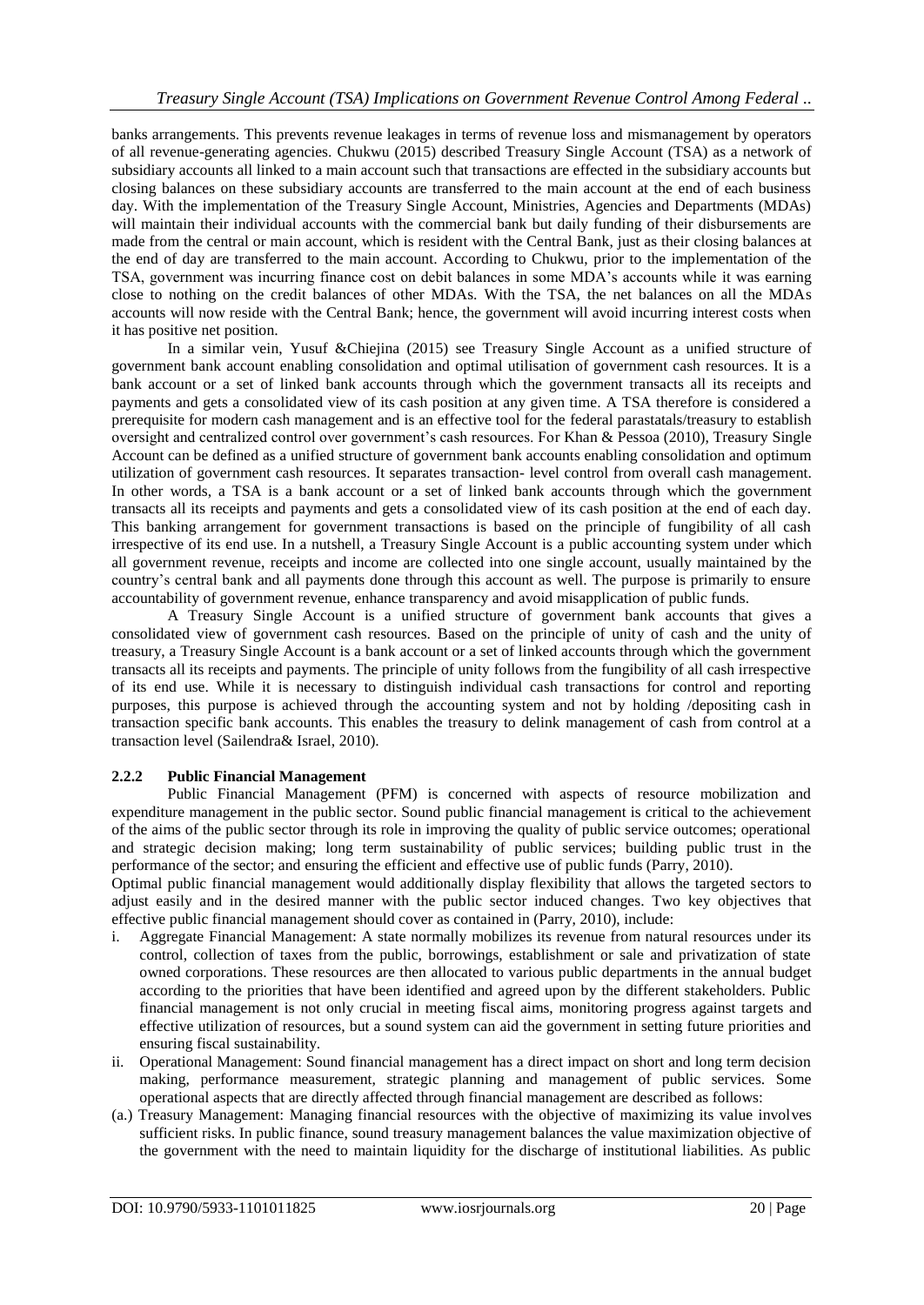funds are at stake, preferred investment opportunities are typically those which are medium to low risk in nature.

- (b.) Review and Performance and Evaluation: Performance evaluation is a critical process for identifying and understanding the mistakes of the past, so as to formulate and implement insightful strategies in the future. For productive performance evaluation, performance targets and appraisal methods should be decided inclusively and by consensus within stakeholders to facilitate understanding, monitoring and evaluation of targets and to encourage ownership of shared goals and outcomes.
- (c.) Reporting to Stakeholders: An important aspect of financial management, stewardship and the mechanism by which entities meet their financial accountability obligations, is the preparation and publication of annual audited financial statements in entities' annual reports. The purpose of financial statements is to present a true and fair view of an entity's financial performance, position and cash flows. As such, they are an important means of demonstrating how the public sector, both at individual entity and at government level, discharges its financial management responsibilities. Although, both cash and accruals basis accounting is being employed by different countries around the world, in the long term the accruals basis of accounting is preferable to account for public funds as it increases transparency and accountability.

## **2.2.3 Treasury Single Account (TSA) and Financial Management**

Treasury Single Account (TSA) help to ensure effective aggregate control over government cash balances. The consolidation of cash resources through a TSA arrangement facilitates government cash management by minimizing borrowing costs. In the absence of a TSA, idle cash balances are maintained in several bank accounts. Effective aggregate control of cash is also a key element in monetary and budget management (Garbade, John, & Paul, 2004).

International Monetary Fund (IMF) in a 2010 paper titled Treasury Single Account: Concept, Design and Implementation Issues, outlined the benefits of operating a Treasury Single Account. It started by explaining that the primary objective of a Treasury Single Account is to ensure effective aggregate control over government cash balances. Here are some of the benefits of Treasury Single Account;

Allows Complete and Timely Information on Government Cash Resources: In countries with advanced payment and settlement systems and an Integrated Financial Management Information System (IFMIS) with adequate interfaces with the banking system, this information will be available in real time. As a minimum, complete updated balances should be available daily.

Improves Appropriation Control: TSA ensures that the Management of public finance has full control over budget allocations, and strengthens the authority of the budget appropriation. When separate Ministry accounts are maintained, the result is often a fragmented system, where funds provided for budgetary appropriations are augmented by additional cash resources that become available through various creative, often extra-budgetary, measures.

Improves Operational Control during Budget Execution: When the treasury has full information about cash resources, it can plan and implement budget execution in an efficient, transparent, and reliable manner. The existence of uncertainty regarding whether the treasury will have sufficient funds to finance programmed expenditures may lead to sub-optimal behavior by budget entities, such as exaggerating their estimates for cash needs or channelling expenditures through off-budget arrangements.

Enables Efficient Cash Management: TSA facilitates regular monitoring of government cash balances. It also enables higher quality cash outturn analysis to be undertaken (e.g., identifying causal factors of variances and distinguishing causal factors from random variations in cash balances).

Reduces Bank fees and Transaction Costs: Reducing the number of bank accounts results in lower administrative cost for the government for maintaining these accounts, including the cost associated with bank reconciliation, and reduced banking fees.

Facilitates Efficient Payment Mechanisms: TSA ensures that there is no ambiguity regarding the volume or the location of the government funds which makes it possible to monitor payment mechanisms effectively. It can result in substantially lower transaction costs because of economies of scale in processing payments. The establishment of a Treasury Single Account is usually combined with elimination of the "float" in the banking and the payment systems, and the introduction of transparent fee and penalty structures for payment services. Many governments have achieved substantial reductions in their real cost of banking services by introducing a Treasury Single Account.

Improves Bank Reconciliation and Quality of Fiscal Data: A Treasury Single Account allows for effective reconciliation between the government accounting systems and cash flow statements from the banking system. This reduces the risk of errors in reconciliation processes, and improves the timeliness and quality of the fiscal accounts.

Lowers Liquidity Reserve Needs: TSA reduces the volatility of cash flows through the treasury, thus allowing it to maintain a lower cash reserve/buffer to meet unexpected fiscal volatility (IMF, 2010).In October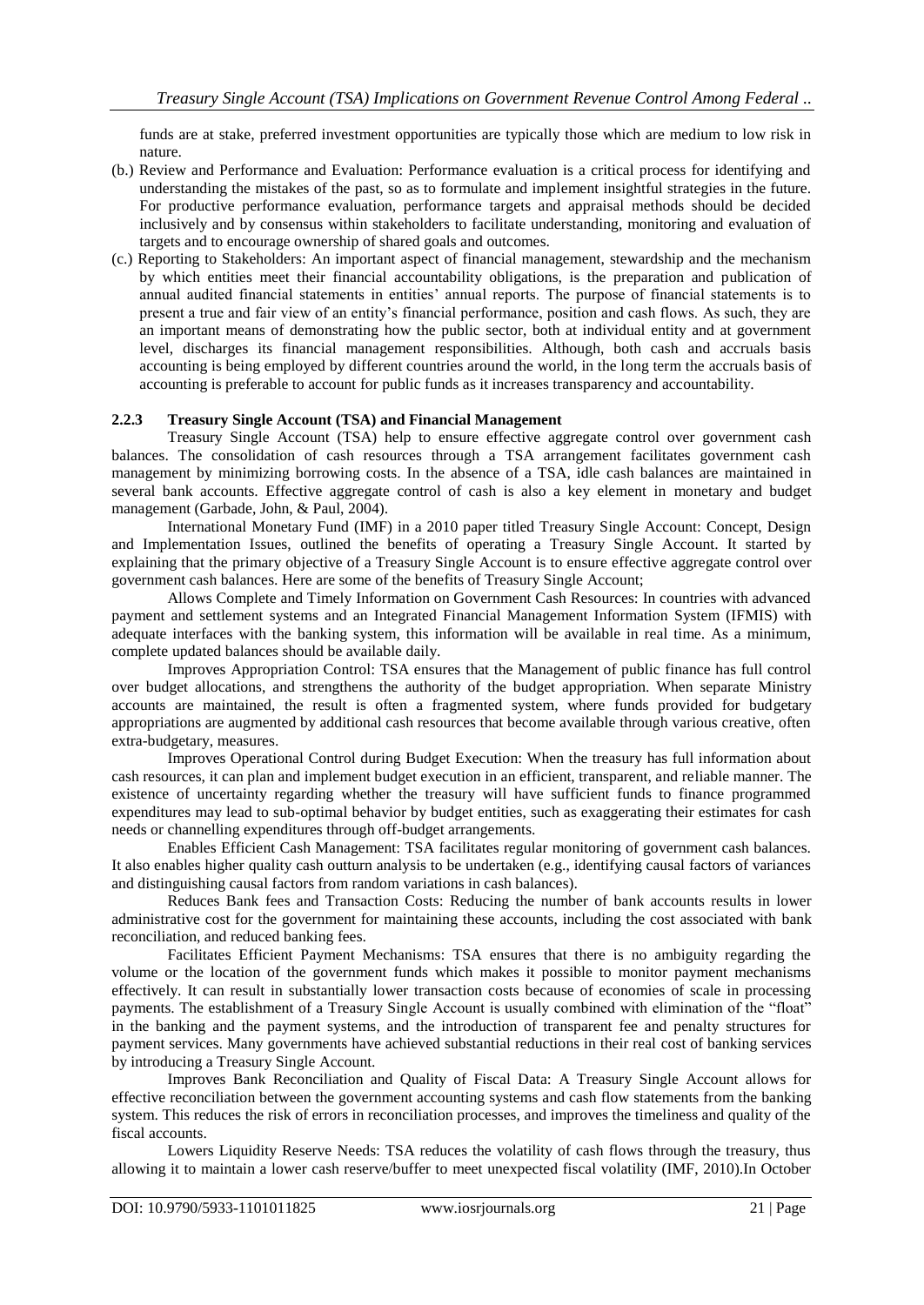2013, former minister of finance, NgoziOkonjo-Iweala, explained that the introduction of TSA had helped to reduce how government account was being overdrawn. She said, "93 MDAs had hooked on to the TSA platform while government's overdrawn position has dropped from N102 billion in 2011 to N19 billion in 2012" (Vanguard Editorial, 2015). She said this will tackle the challenges of leakages in government revenue and wastages in expenditure patterns in MDAs (Vanguard Editorial, 2015:18).

Improved Corruption Indices: It is also argued by Akanbi (2015) that the implementation of this programme is a critical step towards curbing corruption in public finance. In Akanbi's view, this is in line with the commitment of the current administration to combat corrupt practices, eliminate indiscipline in public finance and ensure adequate fund flow that will be channelled to critical sectors of the economy to catalyse development.

#### **III. Methodology**

This is a survey research based on survey design. The study adopts both qualitative and quantitative survey research design and descriptive analysis. A total of two hundred and forty (240) questionnaires were administered on 240 workers selected from three Parastatals directly involved with the TSA policy; Central Bank of Nigeria (CBN) Abuja, Office of the Accountant General of the Federation, Abuja,and Office of the Auditor General of the Federation, Abuja.Therefore the study made use of primary data which were analysed using SPSS 25.

Univariate regression models were used to analyse the study hypotheses (1-3). The models are stated thus:

| $ACC_t = \beta_0 + \beta_1 TSA_t + e_t$ | (1) |
|-----------------------------------------|-----|
| $ICB = \beta_0 + \beta_1 TSA_t + e_t$   | (2) |
| $AFF = \beta_0 + \beta_1 TSA_t + e_t$   | (3) |
|                                         |     |

Where;

ACC denotes Aggregate Cash Control, ICB denotes Idle Cash Balances and AFF denotes Adequate Fund Flow. TSA which is the independent variable denotes Treasury Single Account Policy.

It is expected appriori that  $\beta_1$  is positive and significant for models 1 and 3, and  $\beta_1$  is negative and significant for model 2.

#### **IV. Results**

#### **4.1 Data Presentation**

This section discusses the demographic characteristics of the respondents. The major issues discussed here include the sex, age, educational qualification, parastatals, position and number of years of employment of the 240 respondents surveyed. The study revealed that 62.5 % of the sampled staffs were male and 37.5% were female. The study further revealed that majority of the sampled staff of the federal parastatals, Abuja, were between the ages of 46-50 years (about 47.5% of sampled respondents), followed by people within the ages of 41-45 (with a percentage of 33.8). The analysis of educational qualification revealed that majority of the staff are holders of Bachelors' degree (with a percentage of 42.5), followed by those with diploma (18.8%), masters (16.3), and professional qualification holders (12.5%). Furthermore, three key departments were surveyed. The CBN had the highest respondents (46.2%), followed by the office of the Accountant General(33.8%), and the office of the Auditor General(20%). The position categorization responses revealed that majority of the Parastatals staff were upper level staff, accounting for about 51.3% of total respondents. The middle level staff and lower level staff account for about 26.3% and 22.5% of total respondents respectively. Finally, it was also revealed that staff who have been in the organization between 10-15 years were the majority, accounting for about 32.5% of total respondents, followed by staff who have served above 20 years, accounting for about 31.2% of total sampled staff. 28.8% of the workers have been in the Parastatals between 16-20 years, while 7.5% have been working for less than 10 years. This summary is highlighted in the table 1 below.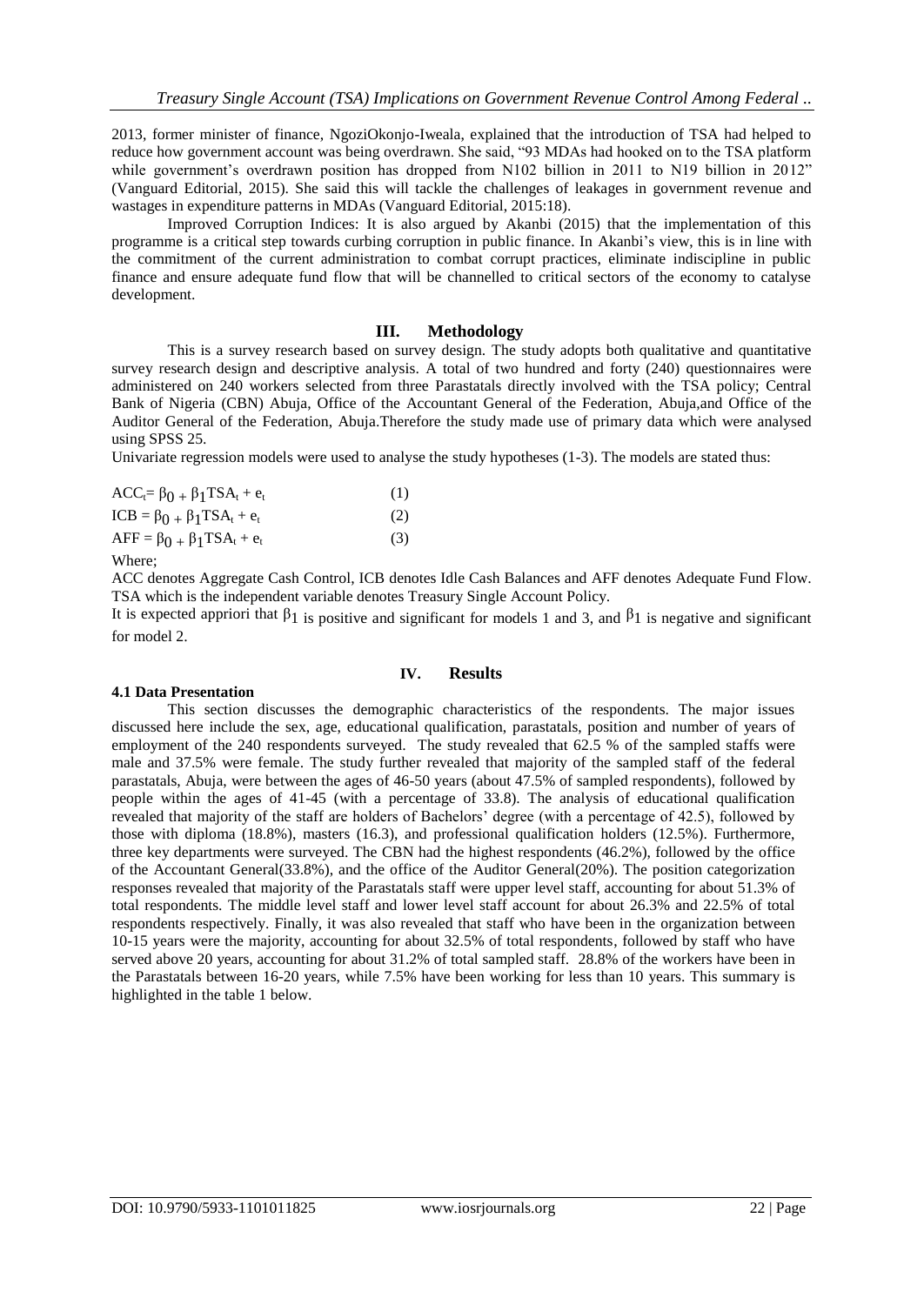| Frequency<br>Percent<br><b>Item</b><br>Male<br><b>SEX</b><br>150<br>62.5<br>90<br>Female<br>37.5<br><b>Total</b><br>240<br>100.0<br>AGE<br>31-35<br>20<br>8.3<br>25<br>$36-40$<br>10.4<br>$41 - 45$<br>81<br>33.8<br>47.5<br>$46 - 50$<br>114<br><b>Total</b><br>240<br>100.0<br><b>EDUCATIONAL</b><br>Secondary<br>15<br>6.3<br>45<br>18.8<br><b>QUALLIFICATION</b><br>Diploma<br>25.0<br><b>Bachelors</b><br>102<br>42.5<br>67.5<br>Masters<br>39<br>16.3<br>83.8<br>30<br>Professional<br>12.5<br>96.3<br>Other<br>9<br>3.8<br>100.0<br><b>Total</b><br>240<br>100.0<br><b>PARASTATALS</b><br>Central Bank of<br>46.2<br>111<br>Nigeria<br>Office of the<br><b>Accountant General</b><br>81<br>80.0<br>33.8<br>Office of the<br><b>Auditor General</b><br>48<br>20.0<br><b>Total</b><br>240<br>100.0<br>100.0<br><b>POSITION</b><br>Lower Level<br>52<br>22.5<br>Middle level<br>63<br>26.3<br>123<br><b>Upper Level</b><br>51.3 | <b>Cumulative Percent</b> |
|-------------------------------------------------------------------------------------------------------------------------------------------------------------------------------------------------------------------------------------------------------------------------------------------------------------------------------------------------------------------------------------------------------------------------------------------------------------------------------------------------------------------------------------------------------------------------------------------------------------------------------------------------------------------------------------------------------------------------------------------------------------------------------------------------------------------------------------------------------------------------------------------------------------------------------------|---------------------------|
|                                                                                                                                                                                                                                                                                                                                                                                                                                                                                                                                                                                                                                                                                                                                                                                                                                                                                                                                     | 62.5                      |
|                                                                                                                                                                                                                                                                                                                                                                                                                                                                                                                                                                                                                                                                                                                                                                                                                                                                                                                                     | 100                       |
|                                                                                                                                                                                                                                                                                                                                                                                                                                                                                                                                                                                                                                                                                                                                                                                                                                                                                                                                     |                           |
|                                                                                                                                                                                                                                                                                                                                                                                                                                                                                                                                                                                                                                                                                                                                                                                                                                                                                                                                     |                           |
|                                                                                                                                                                                                                                                                                                                                                                                                                                                                                                                                                                                                                                                                                                                                                                                                                                                                                                                                     |                           |
|                                                                                                                                                                                                                                                                                                                                                                                                                                                                                                                                                                                                                                                                                                                                                                                                                                                                                                                                     |                           |
|                                                                                                                                                                                                                                                                                                                                                                                                                                                                                                                                                                                                                                                                                                                                                                                                                                                                                                                                     | 8.3                       |
|                                                                                                                                                                                                                                                                                                                                                                                                                                                                                                                                                                                                                                                                                                                                                                                                                                                                                                                                     | 18.7                      |
|                                                                                                                                                                                                                                                                                                                                                                                                                                                                                                                                                                                                                                                                                                                                                                                                                                                                                                                                     | 52.5                      |
|                                                                                                                                                                                                                                                                                                                                                                                                                                                                                                                                                                                                                                                                                                                                                                                                                                                                                                                                     | 100.0                     |
|                                                                                                                                                                                                                                                                                                                                                                                                                                                                                                                                                                                                                                                                                                                                                                                                                                                                                                                                     |                           |
|                                                                                                                                                                                                                                                                                                                                                                                                                                                                                                                                                                                                                                                                                                                                                                                                                                                                                                                                     |                           |
|                                                                                                                                                                                                                                                                                                                                                                                                                                                                                                                                                                                                                                                                                                                                                                                                                                                                                                                                     | 6.3                       |
|                                                                                                                                                                                                                                                                                                                                                                                                                                                                                                                                                                                                                                                                                                                                                                                                                                                                                                                                     |                           |
|                                                                                                                                                                                                                                                                                                                                                                                                                                                                                                                                                                                                                                                                                                                                                                                                                                                                                                                                     |                           |
|                                                                                                                                                                                                                                                                                                                                                                                                                                                                                                                                                                                                                                                                                                                                                                                                                                                                                                                                     |                           |
|                                                                                                                                                                                                                                                                                                                                                                                                                                                                                                                                                                                                                                                                                                                                                                                                                                                                                                                                     |                           |
|                                                                                                                                                                                                                                                                                                                                                                                                                                                                                                                                                                                                                                                                                                                                                                                                                                                                                                                                     |                           |
|                                                                                                                                                                                                                                                                                                                                                                                                                                                                                                                                                                                                                                                                                                                                                                                                                                                                                                                                     |                           |
|                                                                                                                                                                                                                                                                                                                                                                                                                                                                                                                                                                                                                                                                                                                                                                                                                                                                                                                                     |                           |
|                                                                                                                                                                                                                                                                                                                                                                                                                                                                                                                                                                                                                                                                                                                                                                                                                                                                                                                                     |                           |
|                                                                                                                                                                                                                                                                                                                                                                                                                                                                                                                                                                                                                                                                                                                                                                                                                                                                                                                                     | 46.2                      |
|                                                                                                                                                                                                                                                                                                                                                                                                                                                                                                                                                                                                                                                                                                                                                                                                                                                                                                                                     |                           |
|                                                                                                                                                                                                                                                                                                                                                                                                                                                                                                                                                                                                                                                                                                                                                                                                                                                                                                                                     |                           |
|                                                                                                                                                                                                                                                                                                                                                                                                                                                                                                                                                                                                                                                                                                                                                                                                                                                                                                                                     |                           |
|                                                                                                                                                                                                                                                                                                                                                                                                                                                                                                                                                                                                                                                                                                                                                                                                                                                                                                                                     |                           |
|                                                                                                                                                                                                                                                                                                                                                                                                                                                                                                                                                                                                                                                                                                                                                                                                                                                                                                                                     |                           |
|                                                                                                                                                                                                                                                                                                                                                                                                                                                                                                                                                                                                                                                                                                                                                                                                                                                                                                                                     |                           |
|                                                                                                                                                                                                                                                                                                                                                                                                                                                                                                                                                                                                                                                                                                                                                                                                                                                                                                                                     |                           |
|                                                                                                                                                                                                                                                                                                                                                                                                                                                                                                                                                                                                                                                                                                                                                                                                                                                                                                                                     |                           |
|                                                                                                                                                                                                                                                                                                                                                                                                                                                                                                                                                                                                                                                                                                                                                                                                                                                                                                                                     |                           |
|                                                                                                                                                                                                                                                                                                                                                                                                                                                                                                                                                                                                                                                                                                                                                                                                                                                                                                                                     |                           |
|                                                                                                                                                                                                                                                                                                                                                                                                                                                                                                                                                                                                                                                                                                                                                                                                                                                                                                                                     | 22.5                      |
|                                                                                                                                                                                                                                                                                                                                                                                                                                                                                                                                                                                                                                                                                                                                                                                                                                                                                                                                     | 48.8                      |
| <b>Total</b><br>240<br>100.0                                                                                                                                                                                                                                                                                                                                                                                                                                                                                                                                                                                                                                                                                                                                                                                                                                                                                                        | 100.0                     |
| <b>YEARS OF SERVICE</b><br>Less than 10 Years<br>7.5<br>18                                                                                                                                                                                                                                                                                                                                                                                                                                                                                                                                                                                                                                                                                                                                                                                                                                                                          | 7.5                       |
| 10-15 Years<br>78<br>32.5                                                                                                                                                                                                                                                                                                                                                                                                                                                                                                                                                                                                                                                                                                                                                                                                                                                                                                           | 40.0                      |
| 16-20 Years<br>69<br>28.8                                                                                                                                                                                                                                                                                                                                                                                                                                                                                                                                                                                                                                                                                                                                                                                                                                                                                                           | 68.8                      |
| Above 20 Years<br>75<br>31.2                                                                                                                                                                                                                                                                                                                                                                                                                                                                                                                                                                                                                                                                                                                                                                                                                                                                                                        | 100.0                     |
| 240<br>100.0<br><b>Total</b>                                                                                                                                                                                                                                                                                                                                                                                                                                                                                                                                                                                                                                                                                                                                                                                                                                                                                                        |                           |

Source: Field Survey, 2019

## **4.2 Data Analysis**

## **Table 2:** TSA Implications on Government Financial Management

| <b>Item</b>                                                                                                                                             | Strongly<br>Agree | Agreed       | Disagree    | Strongly<br>Disagree |
|---------------------------------------------------------------------------------------------------------------------------------------------------------|-------------------|--------------|-------------|----------------------|
| The consolidation of government revenue into a single account,<br>reduces revenue leakages and enhance adequate monitoring of<br>funds.                 | 192<br>80.0%      | 42<br>17.5%  | 6<br>2.5%   | $\Omega$<br>0%       |
| The consolidation of government revenue into a Treasury Single<br>Account solves the problems of idle cash balances maintained in<br>several banks.     | 129<br>53.8%      | 87<br>36.3%  | 12<br>5.0%  | 12<br>5.0%           |
| TSA allows for easy accessibility to government revenue,<br>thereby reducing the borrowing of government                                                | 72<br>30.0%       | 126<br>52.5% | 18<br>7.5%  | 24<br>10.0%          |
| TSA lowers administration costs for government by reducing<br>bank fees and transaction costs associated with bank<br>reconciliations                   | 81<br>33.8%       | 99<br>41.3%  | 24<br>10.0% | 36<br>15.0%          |
| TSA helps improve fund flow and appropriation control, giving<br>the federal parastatals full control over budget allocations and<br>projects execution | 129<br>53.8%      | 81<br>22.8%  | 24<br>10.0% | 6<br>2.5%            |

Sourc: Field Survey, 2019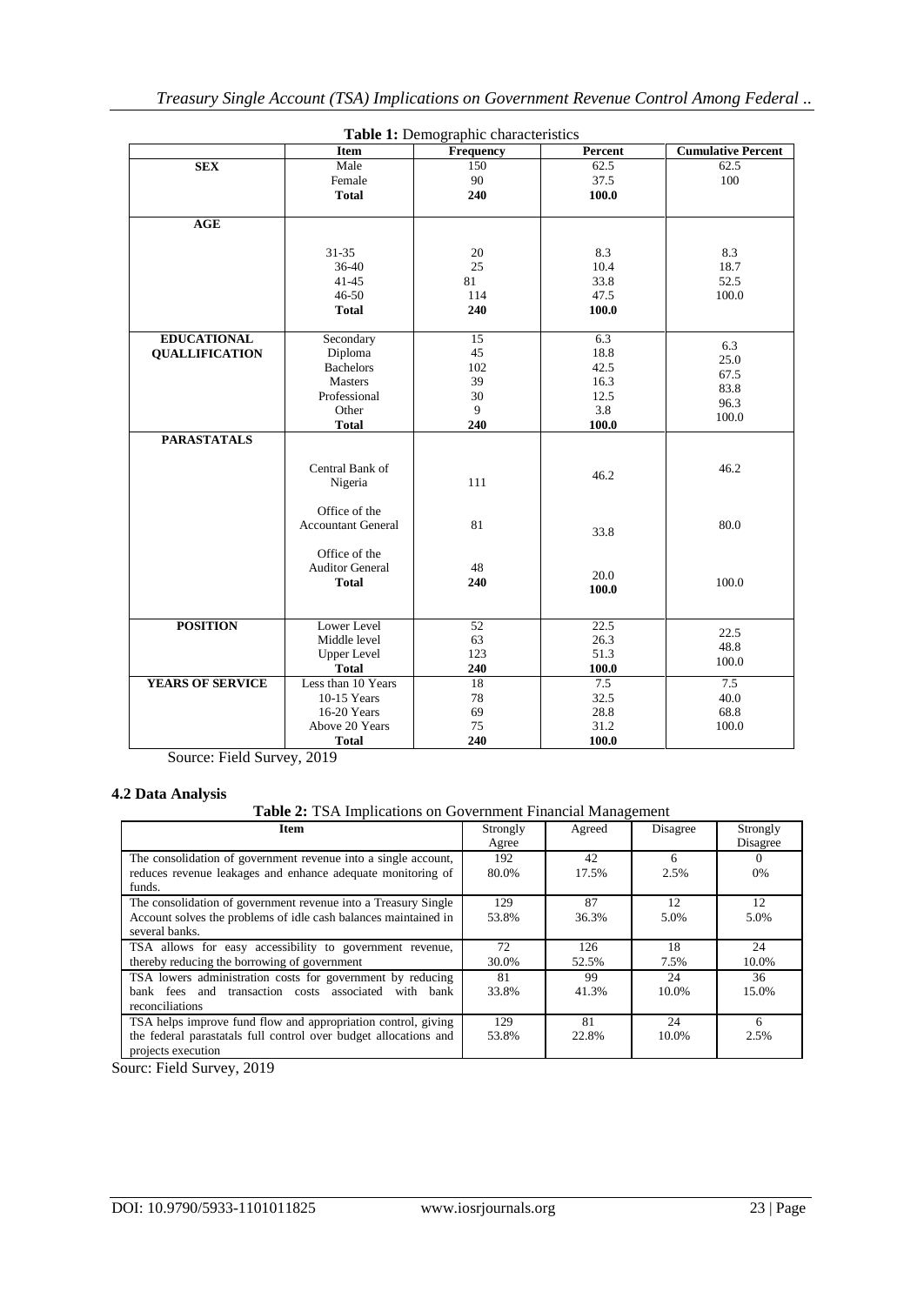The analysis in table 2 above indicate that TSA reduces cash leakages and idle cash balances in several banks, enhances adequate monitoring of government funds, improves fund flows and appropriation control, allows for easy accessibility of government funds, and lowers administration cost for government emanating from bank charges.

|                    | <b>REGRESSION RESULTS</b>                |                                |                                 |                           |  |
|--------------------|------------------------------------------|--------------------------------|---------------------------------|---------------------------|--|
| Intercept          | Coefficient<br>(t-statistics)<br>p-value | 0.325<br>(5.058)<br>0.000      | 0.412<br>(6.110)<br>0.000       | 0.553<br>(8.435)<br>0.000 |  |
| <b>TSA</b>         | Coefficient<br>(t-statistics)<br>p-value | 0.467<br>(4.635)<br>0.000      | $-0.516$<br>$(-7.116)$<br>0.000 | 0.409<br>(5.241)<br>0.000 |  |
| R-Squared          |                                          | 64.2                           | 71.9                            | 61.5                      |  |
| Dependent variable |                                          | Cash Monitoring and<br>Control | <b>Idle Balances in Banks</b>   | Adequate Fund<br>Flow     |  |

#### **4.3 Regression Analysis and Discussion**

**Table 3:** Regression Results of Hypotheses 1-3

Source: SPSS 25 computation, 2019

The regression results in column one show that TSA has a positive effect on cash monitoring and control (i.e. aggregate cash control) among federal Parastatals. The positive effect given by a coefficient of 0.467 indicates that TSA increases cash monitoring and control by about 46.7 percent. The t-statistics value of 4.635 and p-value of 0.000<0.05 alpha level indicates that the effect is significant, thus leading to the acceptance of the research hypothesis that TSA has positive and significant implications on effective aggregate control over government cash balances.

The result in column two indicates that TSA reduces idle government cash balances maintained in several deposit money banks. The negative coefficient of -0.516 indicates that TSA reduces idle government cash balances by about 51.6 percent. The absolute t-statistics value of 7.116 and p=value of  $0.000 < 0.05$  alpha level indicates that the negative effect is statistically significant, thus leading to the acceptance of the second hypothesis that TSA significantly minimizes idle government cash balances maintained in several bank accounts.

The regression results in column three show that TSA has a positive effect on adequate fund flow among federal Parastatals. The positive effect given by a coefficient of 0.409 indicates that TSA increases the adequacy of funds for government use by about 40.9 percent. The t-statistics value of 5.241 and p-value of 0.000<0.05 alpha level indicates that the effect is significant, thus leading to the acceptance of the research hypothesis that TSA significantly ensures adequate fund flow for capital projects.

## **V. Conclusion And Recommendations**

Many developing and low-income countries have fragmented government bank arrangements that hinder effective cash management and control over cash balances. It is common to find multiple bank accounts in belonging to different ministries/agencies, with idle cash sitting there. It is believed and hope that if the policy is properly implemented, it will greatly improve the management of government revenue, it will pave way for the timely payment and capturing of all revenue going into the government treasury, without the intermediation of multiple bank arrangements that leads to financial corruption in the public sector. Besides, the system will likely reduce the mismanagement of public funds by revenue-generating agencies. It is also expected to help check the excess lack of accountability and lack of transparency in the way public fund is managed by MDAs. The consolidation of federal revenue in a single account will allow for easier and better tracking of funds, thereby enthroning a better regime of accountability and transparency in the public sector, in line with global best practices.

However, the fears that have been raised about the implications of the new measure are hardly necessary. There may be some legal barriers to full implementation of TSA. While Section162 of the Constitution regarding maintenance of Federation Account provides a broad legal framework it does not address the operational details. Some MDAs have financial autonomy granted to them by legislation including powers to maintain a fund from which to pay expenses and even to invest surplus funds and maintain a reserve.

Some MDAs generate revenue in various foreign currencies and TSA should also cater for them especially dealing with exchange difference accounting in their respective annual reports given that the means of establishing exchange differences at the end of the period by translating closing foreign currency balances may no longer be applicable. Another issue is the fears that it may delay government operations, as valuable time could be lost between payments and appropriations for spending. This is one reason why the co-operation of the